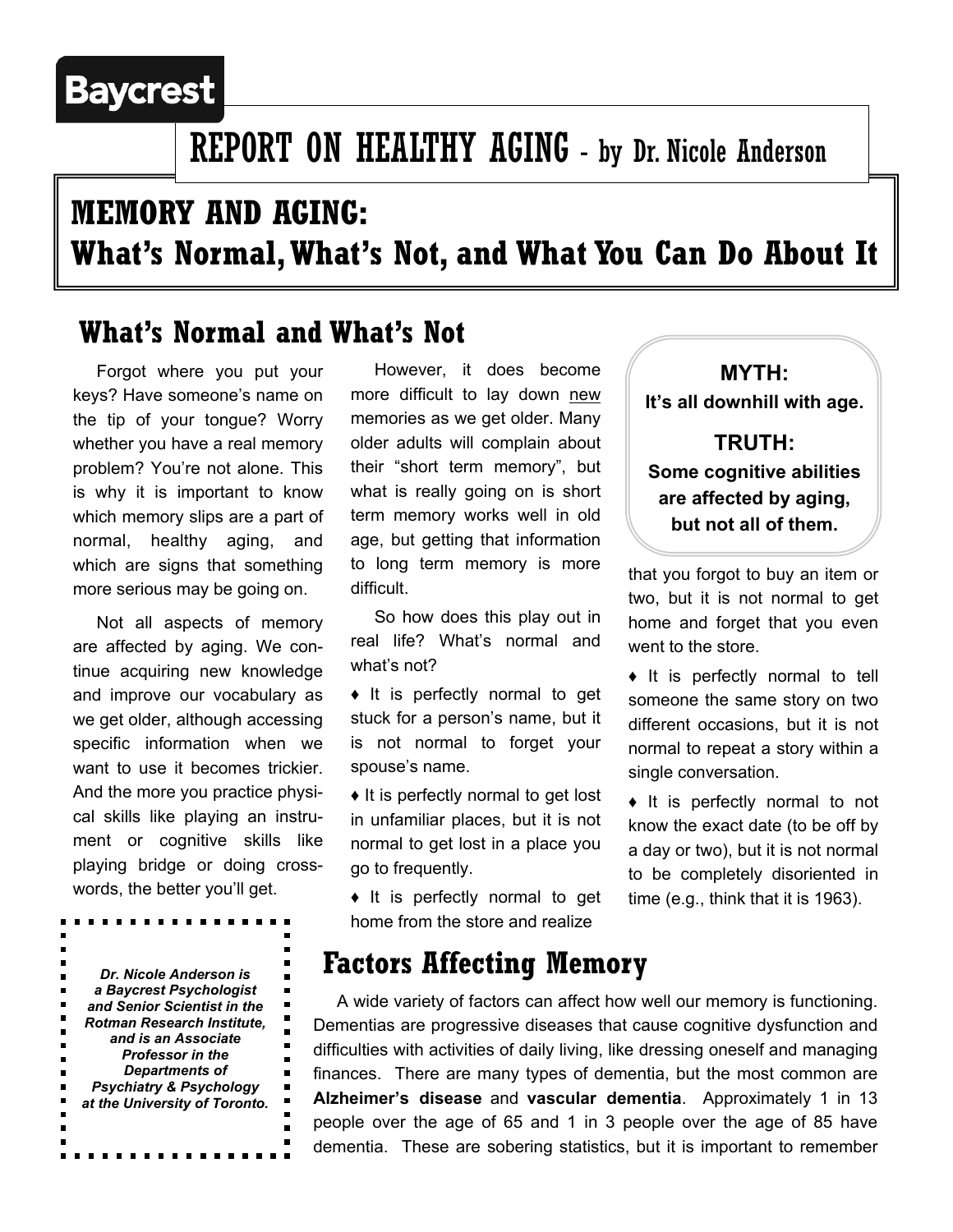#### **Page 2**

**Baycrest** 

**Memory and Aging: What's Normal, What's Not, and What You Can Do About It By Dr. Nicole Anderson** 

#### **Factors Affecting Memory continued….**

that most older adults do *not* develop dementia and live cognitively healthy lives.

 **Risk factors** for Alzheimer's disease include a family history of the disease, cardiovascular problems (which seem to accelerate disease progression), and prior head injury. Studies

#### **MYTH: If I have a relative with Alzheimer's I am sure to get it.**

**TRUTH: A family history of Alzheimer's does increase your risk of getting the disease, but you still have a good chance or remaining cognitively healthy.** 

suggest that women are more likely to develop the disease than men. Another risk factor is called mild cognitive impairment, which describes someone who has memory impairment,

but is otherwise cognitively intact and is able to function independently. So if you know someone with serious memory lapses, you might encourage them to see their doctor. There are also *protective factors*. People with higher education, broader social networks, and who are more physically and mentally active are less likely to develop dementia, or develop it later.

 Milder memory difficulties can be caused by other **treatable physical and mental health conditions**, such as thyroid disruptions, pain, diabetes, depression, and anxiety and so it is important to see your doctor regularly to keep those in check. Maintaining a balanced diet that is low in saturated fats is also better for your cognitive functioning. Finally, stress affects

memory. A little bit of stress helps raise us to our challenges, but too much stress, too often impairs memory. The good news is that these effects can be reversed. Try to mitigate your stress levels by taking a yoga or meditation class, or less formally by taking walks or naps.

 The more **physical and cognitive activity** we include in our daily routines, the healthier and more robust our brains are. People who have larger **social networks** also function better than those who lead more lonely lives. **Time of day** has powerful effects on memory. We all have a time of day when we are generally most alert, and typically (but not always) that is in the morning for older adults. Use your 'peak' time to do more demanding tasks like your taxes, and save the easier tasks for other times of day.

### **What You Can Do About It**

 What can you do to help your memory? **External aids** such as lists, notes, and pill organizers are helpful. Other useful external aids are other people ("Hey, honey, remind me to pick up the dry cleaning") and a

"memory place", a place in your home to keep things that you need everyday, like your keys, wallet, and glasses. Finally, use a planner (Day Timer) that is portable (so you have it with you when your doctor makes a new

**MYTH: Using external aids will make my memory weaker.** 

**TRUTH: Using external aids make our memories stronger.**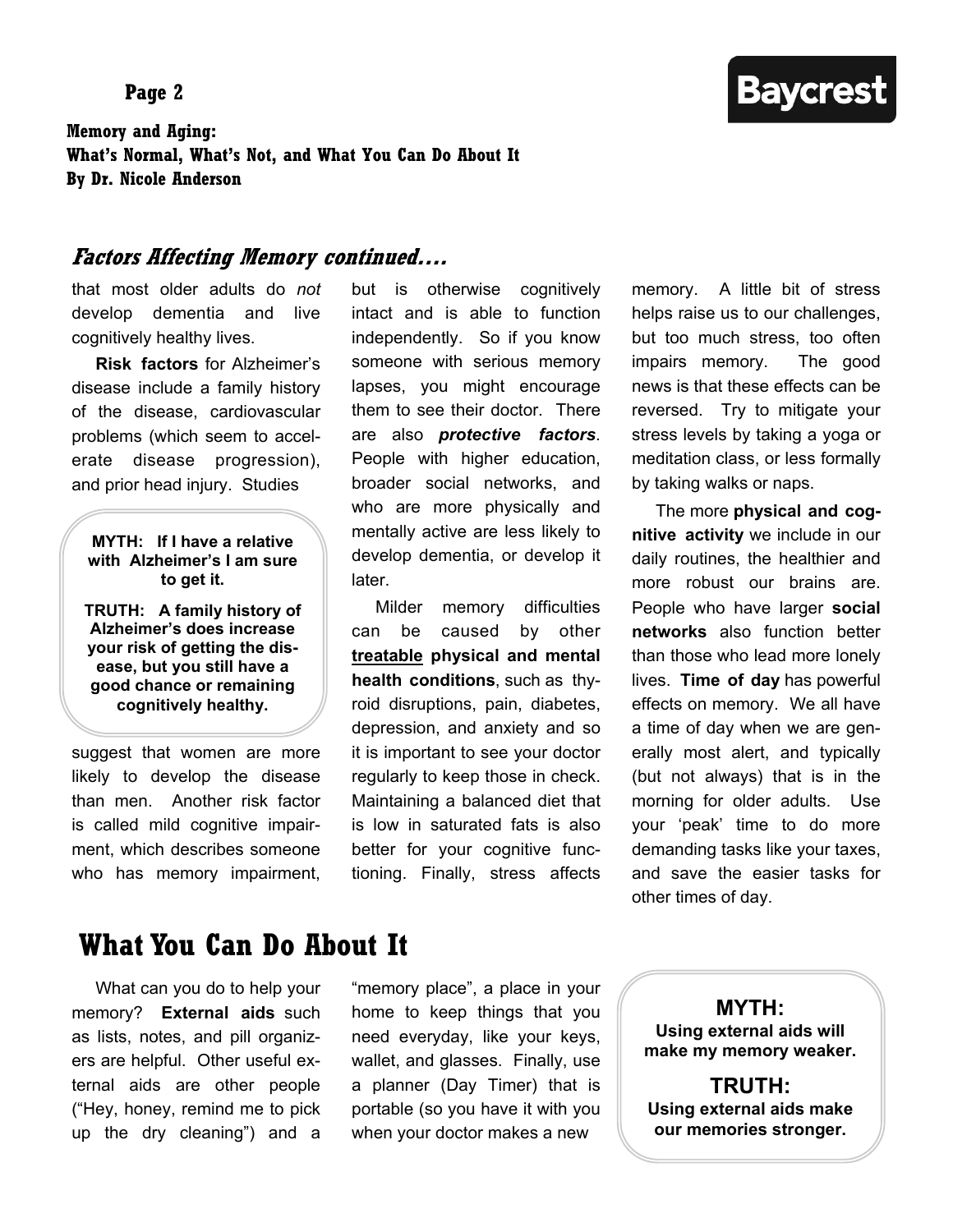

**Page 3** 

**Memory and Aging: What's Normal, What's Not, and What You Can Do About It By Dr. Nicole Anderson** 

#### **What You Can Do About It continued...**

appointment).

 **Internal strategies** are also very helpful. Make **associations**  between something you are trying to remember and something you already know. For example, when you meet someone new, think about who else you know with that name or think about what the name means.

### **MYTH: My brain is full! There is no room for more information.**

**TRUTH: The more we know, the easier it is to learn new things.** 

 Use **visual imagery**—make a mental picture of something you are trying to remember. For example, use "see it and say it"—say out loud; "I'm going to get my book" and picture your-



self picking it up from your night stand table.

 **Repeat** the information, but be sure to do so at multiple, spaced time points—repeating it over and over without a break won't help. For example, if someone introduces himself as David, say "Nice to meet you David". That's one repetition. A little later on, use his name in conversation, such as "How do you know Susan, David?". Do this a few more times and his name will stick.

 **Organize** yourself. For example, instead of spending 10 minutes every day looking for the remote control, always keep it in a logical place.

 Finally, develop good **memory routines**. Check your planner every day at breakfast and at every transition point (when leaving the doctor's

**MYTH: Memory is a muscle—you just have to exercise it.** 

#### **TRUTH:**

**Being cognitively active helps memory in general, but memorizing a poem won't help you remember what to buy from the store.** 

office) during the day.

 Memory does decline with age, but there are things we can do to minimize the loss. Get your physical and mental condition into shape, use external memory aids and internal memory strategies, and you should notice improvements!



**Baycrest offers a 5 weekly session course called the**  *Memory and Aging* **program. Fee: \$140. To register or get more information, call Ruby at 416-785-2500 x2445** 

## **www.baycrest.org**